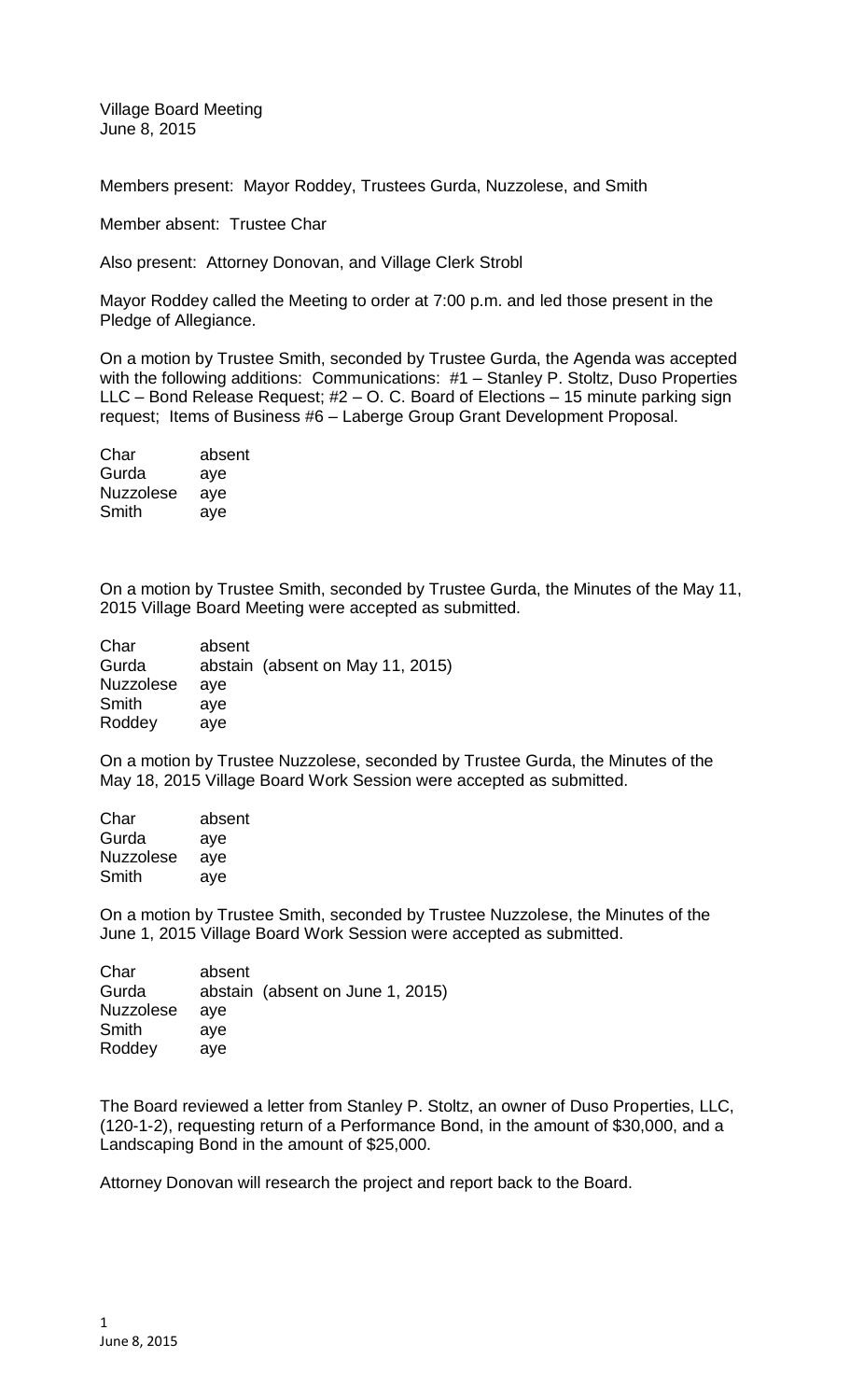Mayor Roddey read a letter from the Orange County Board of Elections requesting the relocation of 15-minute parking signs when the Board moves from 25 Court Lane to 75 Webster Avenue.

On a motion by Trustee Gurda, seconded by Trustee Nuzzolese, a Public Hearing is scheduled for July 13, 2015, to consider proposed Local Law #3 – a Local Law to amend the section of the Village Code dealing with parking signs.

| Char             | absent |
|------------------|--------|
| Gurda            | aye    |
| <b>Nuzzolese</b> | aye    |
| Smith            | aye    |

On a motion by Trustee Smith, seconded by Trustee Gurda, Anna Zirilli is hereby chosen to be the recipient of the Village of Goshen Scholarship for 2015.

This scholarship award, funded from the Orange County Community Development Block Grant Program, is in the amount of \$2000.00.

Char absent Gruda aye Nuzzolese aye Smith aye

On a motion by Trustee Gurda, seconded by Trustee Smith, based on the recommendation of Lanc & Tully, PC, authorization is hereby given to contract with Statewide Aquastore for foundation repair of the Village's water tank at Harness Estates. The cost, based on prevailing wages, for labor and materials is \$5,250.00.

| Char             | absent |
|------------------|--------|
| Gurda            | aye    |
| <b>Nuzzolese</b> | aye    |
| Smith            | aye    |

On a motion by Trustee Nuzzolese, seconded by Trustee Gurda, R. Scott Birney and Manuel Orellana are hereby authorized to attend the N.Y. Rural Water Association Wastewater Training Session on Discharge Monitoring Reports on June 23, 2015 at the Ramada Inn in Fishkill, N.Y. The total cost of this training is \$58.00, and the NYS DEC will grant 6.0 contact hours toward recertification.

| absent |
|--------|
| aye    |
| aye    |
| aye    |
|        |